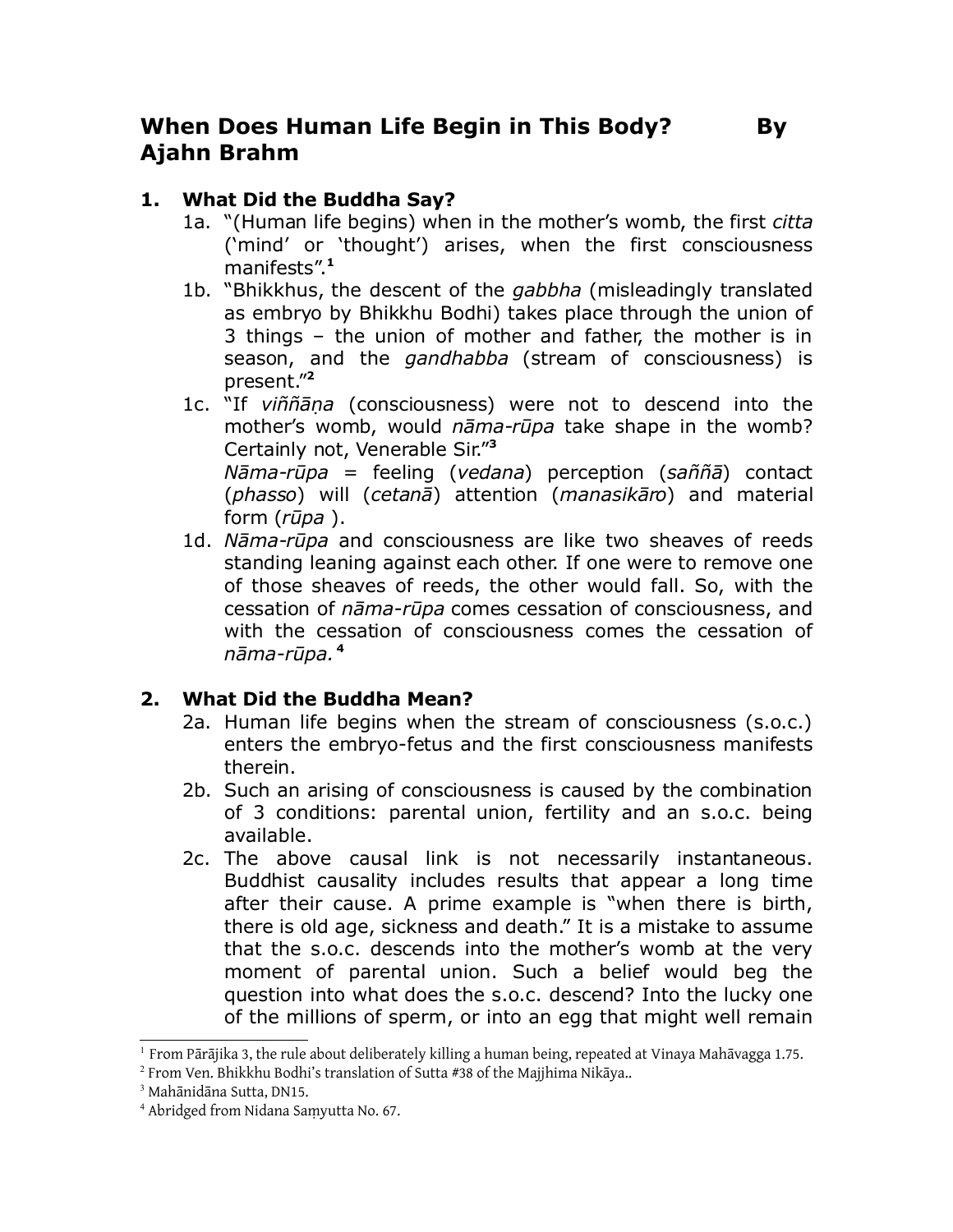unfertilized? The Buddha meant that **some time after parental union**, with the other two factors also being fulfilled, there is descent of the s.o.c. into the mother's womb.

2d. Point 1d, above, shows that there cannot be consciousness without feeling + perception + contact + will + attention + material form (*nāma-rūpa*). When one manifests, so does the other, immediately.

#### **3. When Does A New Human Life Begin?**

- 3a. The embryo designates the unborn being in the first 8 weeks of development, the fetus designates the unborn being after 8 weeks of development.
- 3b. A single embryo may split into 2 or more viable embryos after a certain number of days. Prior to such an event, there cannot be 2 s.o.cs. co-existing in a single embryo, nor can a single s.o.c. split into two separate streams. Such propositions are excluded by the Buddha's doctrine of Paṭicca-Samuppāda. Either a second s.o.c. enters one of the divided embryos after the separation, or two karmically connected s.o.cs. enter the twinned embryos at the same time shortly after division. In either case, this shows that the s.o.c. can descend into the mother's womb several days after parental union.
- 3c. The Buddha consistently stated that human life in this body begins when consciousness first **manifests** inside the mother's womb. The Pāli word here rendered as "manifest" is *Pātubhūta*, which also means to be open, visible, apparent. To be precise, human life in this body begins not when consciousness first exists in the mother's womb, but when it first **shows** its existence in the mother's womb (these two events, I believe, are simultaneous).

How does consciousness first manifest its existence? Point 2d, above, states that when consciousness first manifests then *nāma-rūpa* also shows its first appearance. Two essential parts of *nāma-rūpa* are *vedana* (feeling, the ability to distinguish between painful or pleasurable or neutral sensations) and *cetanā* (will, deliberate reactions to such sensations). So, when *vedana* and will first manifest in the unborn being, then one knows that *nāma-rūpa* has first manifested; and when *nāmarūpa* has first manifested, then consciousness has first manifested and human life has begun anew!

In conclusion, **only when the embryo-fetus first shows sensitivity to pleasure and pain (***vedana)* **and first shows will (such as by a purposeful shrinking away from a**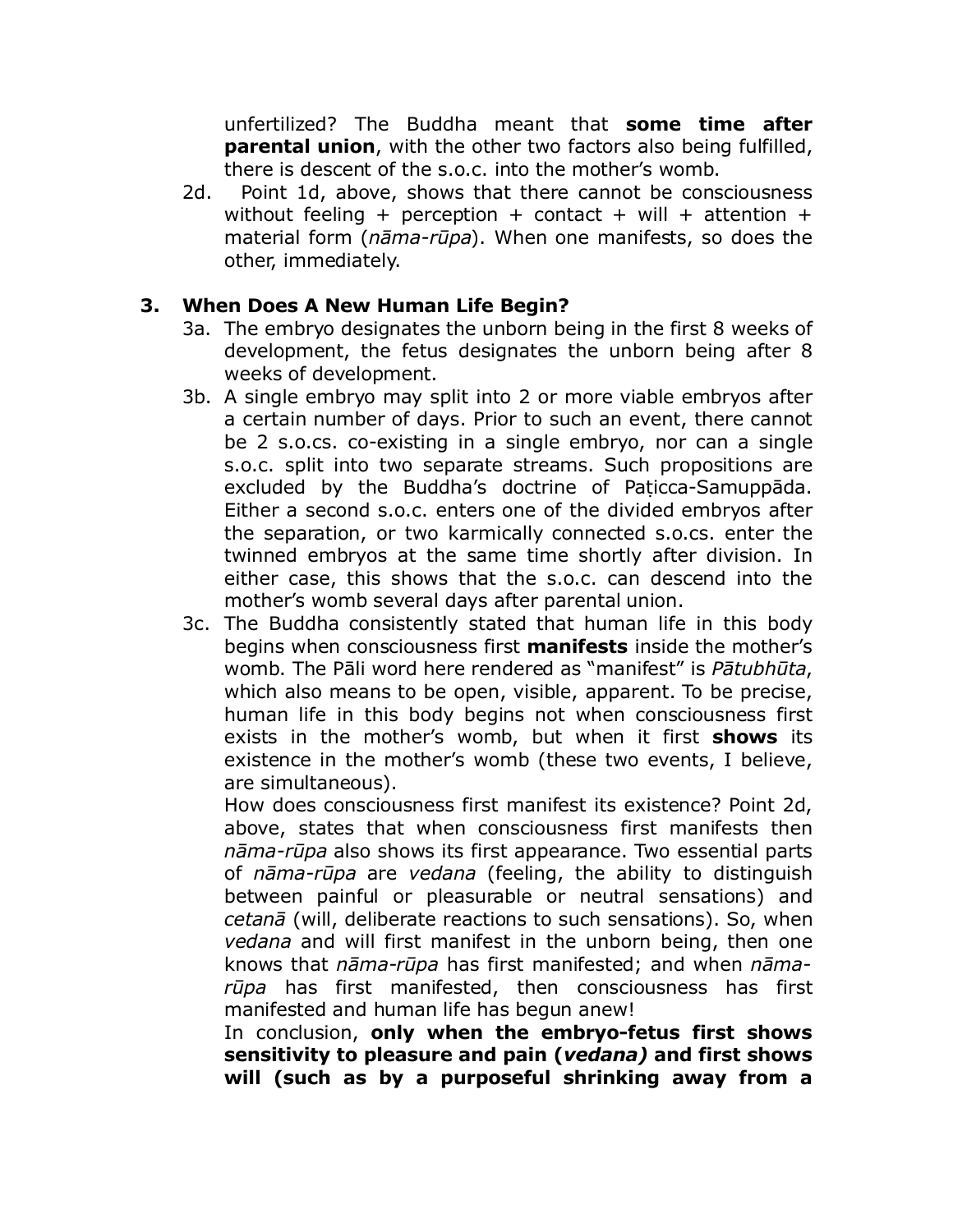#### **painful stimulus) has consciousness and** *nāma-rūpa* **first manifested and the new human life started.**

### **4. Further Discussion**

- 4a. Such a definition for the beginning of human life has been argued tightly from the earliest teachings of Buddhism, those as close as we can get to what the Buddha actually said. Thus the definition has textual authority.
- 4b. Such a definition is pragmatic, because it gives us a discernible measure by which we can know when a human life has begun anew. Procedures such as the ultrasound scan can convince neutral observers that the fetus at a certain stage of development shows experience of pain and moves deliberately, but before such a stage does not manifest feeling or will. Neurologists can also confirm that prior to a certain stage of development, the fetus's nervous system is absent and therefore pain and pleasure cannot be felt. Thus such a definition is workable.
- 4c. When there is no sure-fire method of discerning the beginning of a new human life, many will err on the safe side, meaning they will push the beginning of human life impractically early, even to the stage of parental union. The above definition avoids such sloppiness based on fear.
- 4d. The ethical quality of karma has much to do with the happiness or suffering that one deliberately inflicts upon another. When the other is incapable of feeling pleasure or pain, such considerations become irrelevant.

Indeed, there is a widespread revulsion at viewing a film of an abortion where the fetus manifest pain during the procedure, but such a revulsion is absent at the destruction of an embryo, in a Petri dish, that does not manifest any feeling at all. The above definition is in harmony with the ethical foundation of such revulsion. In other words, many non-Buddhists, especially those rationalists with no religious affiliations, would easily support such a Buddhist definition of the beginning of human life.

### **5. IVF.**

5a. The above definition clarifies the ethics of destroying fertilized human ova that are yet to be implanted into the mother, or using them to begin a line of stem cells. Since these embryos do not show feeling or will, then consciousness also has not been manifested, and so it is not reckoned as human life.